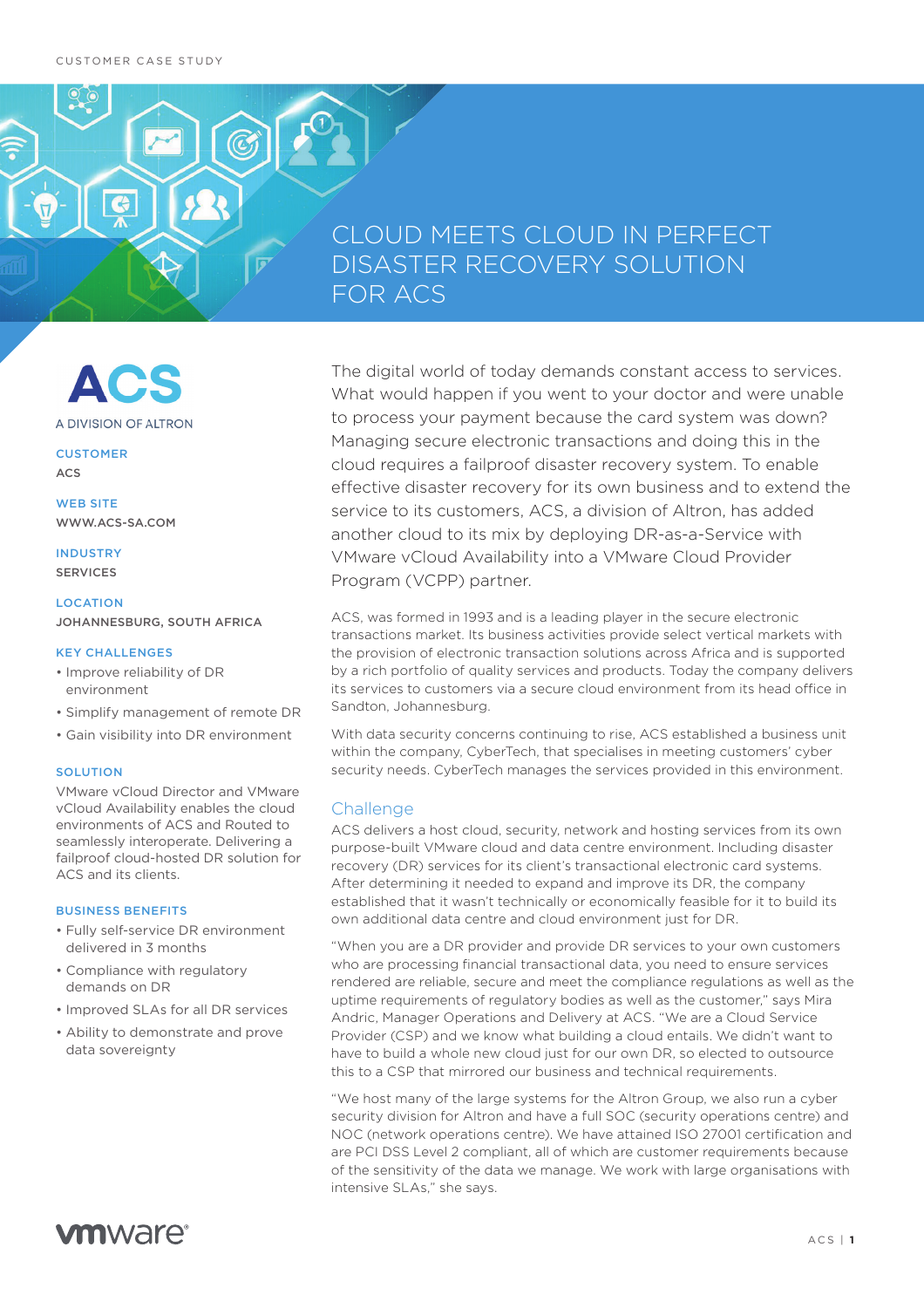"We are a Cloud Service Provider (CSP) and we know what building a cloud entails. We didn't want to have to build a whole new cloud just for our own DR, so elected to outsource this to a CSP that mirrored our business and technical requirements."

MIRA ANDRIC MANAGER OPERATIONS AND DELIVERY  $\triangle \cap \subseteq$ 

#### VMWARE FOOTPRINT

- VMware vCloud Director
- VMware vCloud Availability
- VMware vSphere 6.5
- VMware vSAN

#### PLATFORM

- Cisco NEXUS
- Cisco UCS

### PARTNER



# The Solution

With a well-oiled VMware environment already in place, ACS began discussions with Routed, a CSP player on the VMware Cloud Provider Program. According to Andric the decision to appoint Routed hinged on the fact it could seamlessly integrate with the company's wall-to-floor VMware environment, the level of engagement, proactiveness, its willingness to negotiate and attractive pricing of ered.

ACS' past solution was reliant on manual recovery; it was granular and complex. The IT teams wanted a self-service solution that they could implement and recover their own systems on demand without having to file tickets and wait for responses.

Running the cloud provisioning and management platform vCloud Director and integrating it directly into Routed's VMware vCloud Director platform via the VMware vCloud Availability DRaaS solution, ACS is now able to seamlessly provision virtual machines to host its DR environment. Replication of the environment is done to the Routed systems every hour and every machine that is replicated has its own managed firewalls within the Routed system. The entire service can be brought back in just two hours.

"The workloads we run are massive. We can't just take it to one of the big hyperscalers as the costs would just be crippling. People also forget that in the case of Azure (as an example) you have to manage, deploy and run your own security – again at what cost? Routed provides the infrastructure and a selfmanaged portal that our engineers can log in to for full visibility. We also have direct access to their senior engineers, and the system interoperability between their VMware vCloud Director and our VMware vCloud Director is completely seamless," says Andric.

The vCloud Availability Disaster Recovery solution on the Routed side allows for the replication of ACS' virtual machines and full integration of the vCloud Director environments on both sides. A vSphere replication appliance replicates into the Routed vSphere system and self-service capabilities are passed back to the client through vCloud Director.

The system is also hardware agnostic and ACS is no longer locked into buying the same storage devices and hardware at each refresh cycle.

# Business Results and Benefits

If a financial switch goes down a customer will lose millions and the impact could be devastating.

"Availability is critical to the success of our operation. We ourselves have to be available 24x7x365. Because of the nature of the data we manage for our clients we also have to be able to answer questions around data sovereignty. It is transactional data, so if a client wants to know where their data is, we need to be able to inform a client" adds Andric.

ACS migrated over 30 TB of (backup) data over to the Routed cloud during a period of two weeks, while the full project was completed in three months.

"Our goal is to ensure systems perform accurately and efficiently with no system down time. We honour our commitment to our customers and strive to provide them with the best possible service and give them peace of mind where data security comes into play."

ACS is also assured of security across the environment, they can actively monitor potential security breaches and act accordingly. It is running DR-as-a-